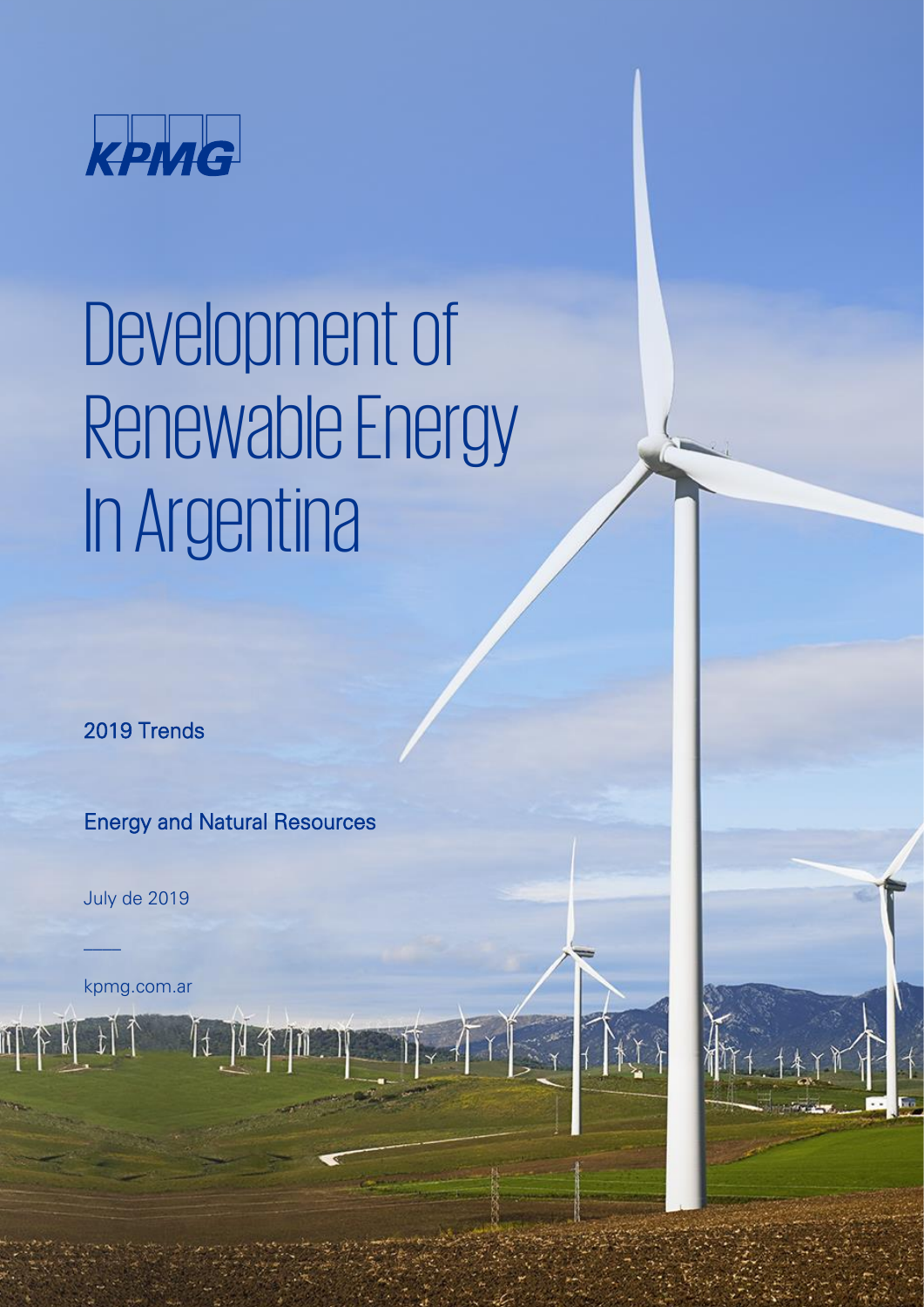# Towards a renewable matrix

Renewable Energy (RE) share in the local energy matrix shows a slight increase. In 2018, it reached 4% of the total generating capacity. Although the current economic scenario is complex, the measures taken by the Government and the agenda of the sector offer good prospects for the development of these sources of energy and for the convergence with Law No. 27191.

#### **Introduction**

As explained in the report on renewable energy for 2018 (KPMG, 2018)<sup>1</sup>, the incorporation of new sources of clean energy generation<sup>2</sup> into the energy matrix is still a matter of global interest not only because of their increasing importance as a business opportunity but also due to the harmful or detrimental effects of the progressive use of fossil fuel-based thermal or conventional sources on the environment. Although global investment in renewable energy had slowed down in 2016, mainly due to the drop in the costs associated with projects and the lower pace of investments in leading countries, such as China and Japan, the trend showed a change again in 2017. Indeed, in 2016, global investment had amounted to approximately US\$ 330 billion, which accounted for a decrease of 8% compared to the total amount invested in the prior year; however, by the end of 2017, the levels recorded in 2015 were recovered, and global investment reached US\$ 360 billion (+10%). Furthermore, the trend towards an increased renewable power generating capacity seen over the last years continued to strengthen during 2017 and 2018. While in 2016, renewable capacity added had reached 161 GW -recording a total global power capacity based on renewable energy of 2,017 GW-, in 2017, it was 11% higher (178 GW), thus accounting for an increase of 9% and recording a global renewable power capacity of 2,195 GW<sup>3</sup>.

Out of the total renewable power reached in 2017, 50.8% was contributed by hydropower (- 3.5 percentage points compared to 2016), 24.6% by wind power (+0.4 p.p.), and 18.5% by solar power (+3.3 p.p.), while the remaining 6.1% was distributed among bioenergy and geothermal and seawater energy. In general, according to the Renewables Energy Policy Network for the 21<sup>st</sup> century (REN21)<sup>4</sup>, total renewable power capacity doubled in the decade 2007-2017, and the capacity of non-hydropower renewables (i.e. bioenergy or wind, solar, and geothermal energy, among other sources) increased more than six-fold.

<sup>&</sup>lt;sup>4</sup> "Renewables 2018: Global Status Report". Renewables Energy Policy Network for the 21<sup>st</sup> century (REN21), 2018.



<sup>1</sup> "*Evolución de las Energías Renovables en Argentina*", KPMG in Argentina, March 2018.

<sup>2</sup> *Therefore, the group of energy derived from biofuels, biomass and waste, as well as energy resulting from geothermal, wind and solar sources and hydropower dams (*≤ *50MW). In this paper, it is used as a synonym of Renewable Energy (RE).*

<sup>&</sup>lt;sup>3</sup> "Renewables 2018: Global Status Report". Renewables Energy Policy Network for the 21<sup>st</sup> century (REN21), 2018.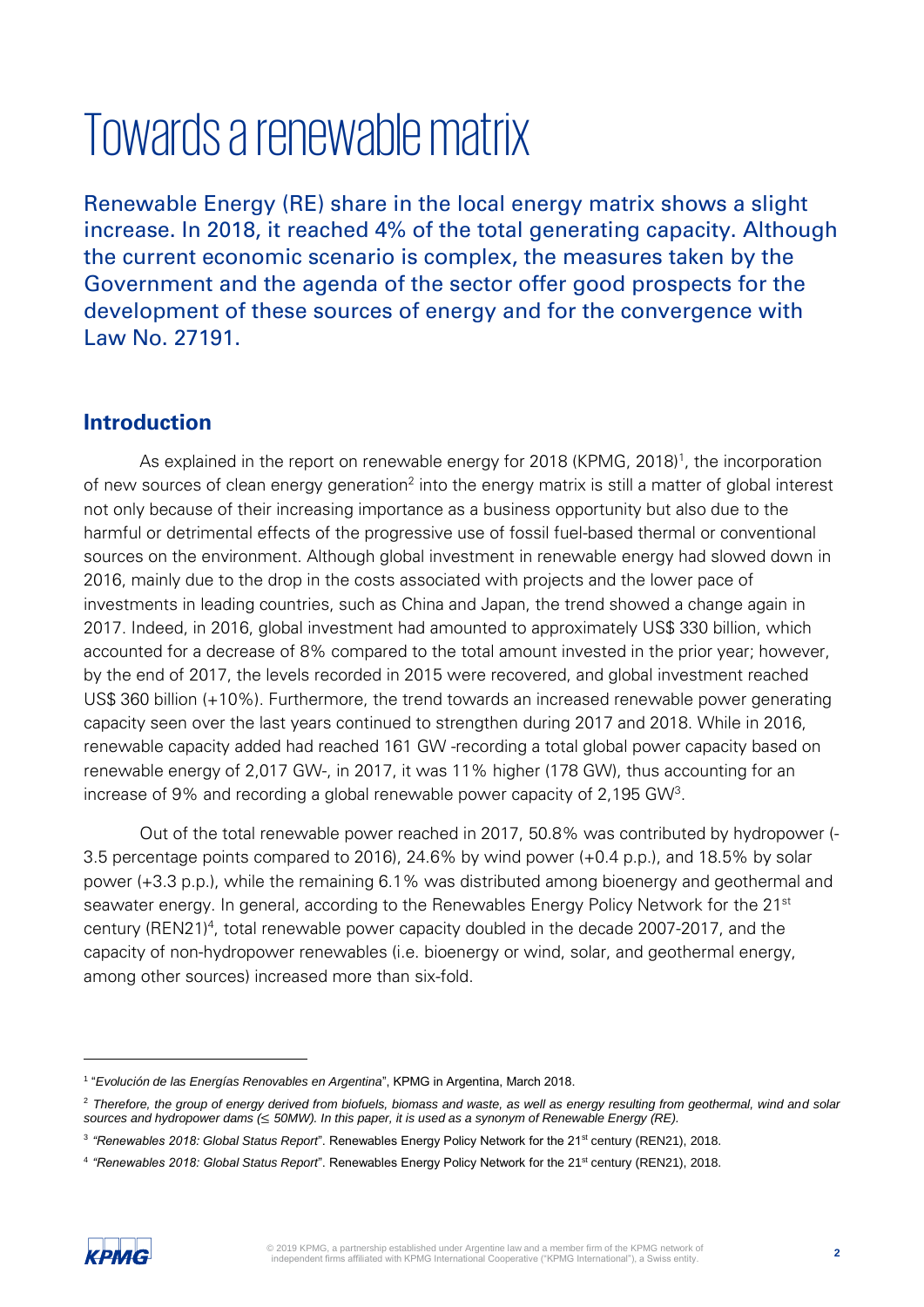During 2018, in turn, although global investment in renewable energy showed a new decline compared to the prior year, it exceeded US\$ 330 billion, well over the average recorded in last decade. Moreover, countries continued to show a preference for clean energy over fossil fuel-fired energy sources; therefore, renewable energy is still the energy source with the highest share in net additions to global power generating capacity. Regarding leading regions in terms of clean energy investments, China still ranks first, closely followed by the United States, Japan, India, and Germany. Most of these countries implemented renewable energy support policies to attract investment, develop employment levels, foster innovation, encourage greater flexibility in energy infrastructure and support the development of enabling technologies such as energy storage. In addition, state support has been fundamental to implement and develop this type of technologies, mainly through tax exemption and reduction policies, the granting of subsidies to reduce implementation costs, and the implementation of government programs involving public work bids for the development of these sources (e.g. the RenovAr program currently carried out in Argentina).

At the local level, it was not until the last years that Argentine renewable energy sources started to grow, mainly after 2015, with the enactment of Law No. 27191 (National Promotion Regime for the use of Renewable Sources for Electric Power) and the implementation of the RenovAr program in 2016. As a result, sound foundations for the true development of these sources have been built, taking into account foreign investors' interest in participating in the different bid rounds and the higher number of ongoing and under-construction projects.

Accordingly, this document is aimed at showing the journey that Argentina has made so far in the development of new energy sources, and the gradual evolution of total installed capacity (power or energy generating capacity) as well as the different issues faced by the sector due to the poor economic performance and the climate of uncertainty shown in a year in which the different political forces will participate in the electoral contest to run the country since December 2019.

#### **I. Recent implementation of RE in Argentina**

Law No. 27,191, passed by the Argentine Congress in 2015 with the aim of promoting power generation from renewable sources, specifically sets the goals to be attained in terms of renewable energy share in the electricity matrix and the period within which such goals are to be attained. Although the aforementioned law stipulated reaching 8% participation of renewable energy sources by the end of 2018, 12% in 2019, and 20% in 2025, the current economic situation, together with other external factors, make it difficult to achieve these goals.

Since the second quarter of 2018, the Argentine economy started to show certain signs of deterioration and, by the end of the year, it recorded a decline of 2.6% in GDP. The poor performance of the agribusiness sector, which faced the worst drought in the last 50 years, and its impact on the manufacturing industry and exports were determinant of such situation. Other critical factors include the devaluation of the peso against the dollar (which by the end of 2018 had averaged \$ 1/US\$ 38, accounting for an increase of 70% with respect to 2017), alongside the high interest and inflation rates (which discouraged investment and caused a sharp drop in wages in real terms that impacted consumption levels, respectively) and the government's decision to carry out a program to reduce public spending (mainly in terms of public investment in capital formation) with

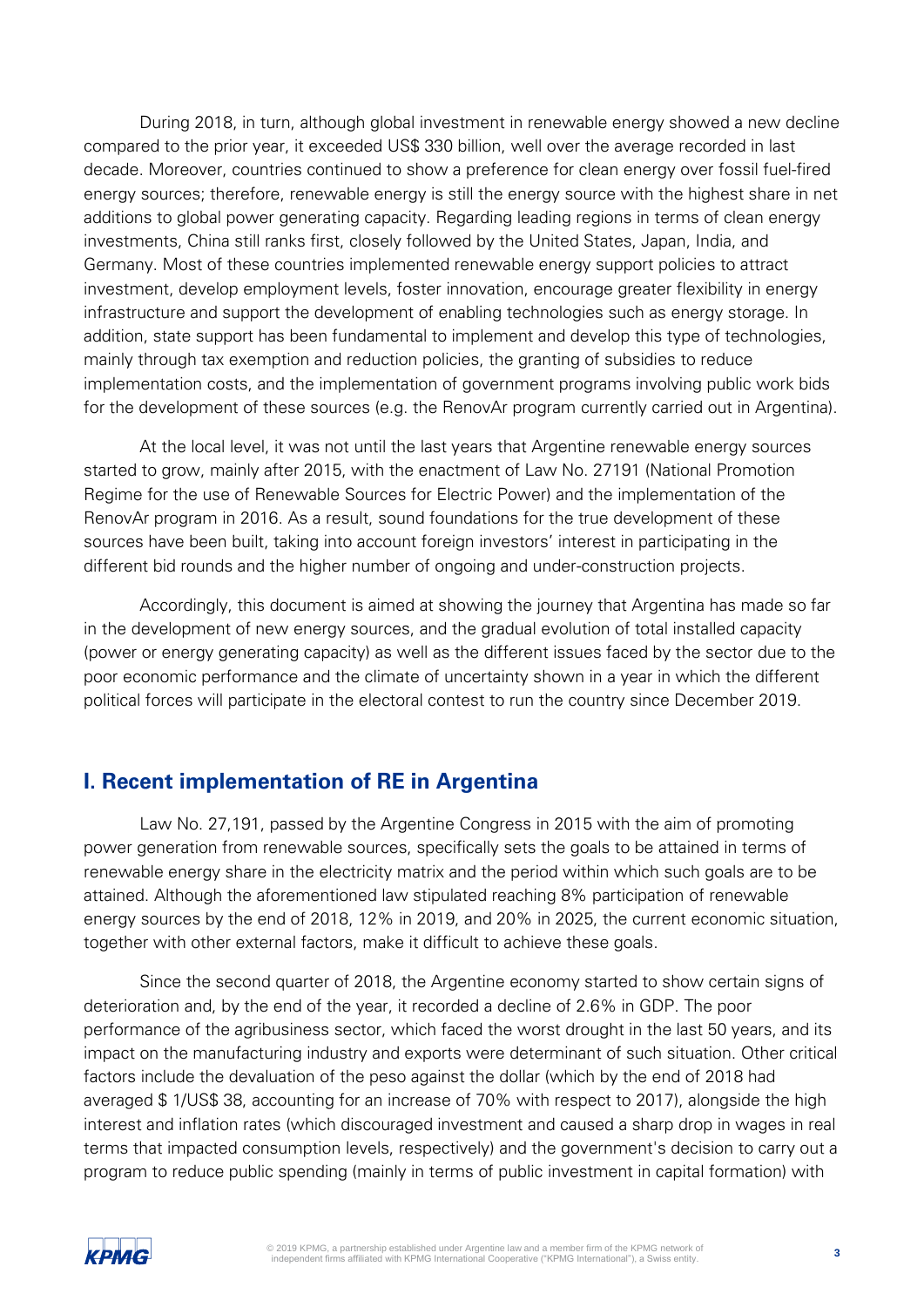the objective of regularizing accounts, eliminating the primary fiscal deficit and mitigating the distorting impact of monetary issuance on the prices. However, notwithstanding the domestic economic performance, the US Federal Reserve Board's decision of increasing the reference interest rate (in September 2018) and the increase in the country risk (which exceeded 700 basis points in December 2018) constitute other two major obstacles for investments, mainly due to the exorbitant cost they represent for external credit. In effect, besides the corruption events involving public works occurred during the 2003-2015 period -a situation that became widespread in early 2018 as "the corruption notebooks scandal"-, those two obstacles accelerated the government's decision to suspend the ambitious investment program for public work development under the public-private partnership (PPP) model in December 2018 and until otherwise stated. This had a direct impact on projects of vital importance for the energy sector (such as the projects for the renewal and extension of the national power grid, which today represents an obstacle for the new generating sources), and indirectly raised some doubt about already awarded RE projects under construction and the continuity of the RenovAr plan, which in 2019 will call for a third round of bids that would involve, in principle, 400 MW of additional power.

It is worth noting that, despite the increasing difficulties encountered, the RenovAr program, key to the implementation of Law No. 27,191, has managed to attract investors' interest. Indeed, this is supported by the data arising from the three rounds called. While in the first round 29 projects were awarded, which were aimed at adding around 1,142 MW to the total installed power, in the two following rounds (1.5 and 2), the number of projects awarded grew to 118 (+3,324 MW), exceeding official expectations. Overall, until the last round called (2017) under the RenovAr program, the number of projects aimed at generating clean energy reached 126, accounting for approximately 4,600 MW of additional power. At present, there are 30 operating power plants (11 wind, 10 photovoltaic, 5 biogas, 3 biomass, and 1 hydropower power plants), and 96 projects under construction, out of which between 60 and 70 are estimated to be completed during 2019<sup>5</sup>.

In this framework, the share of renewable energy in the local electricity matrix (or in the total installed power) reached 4% in 2018. Although the goal set by Law No. 27191, which required four additional percentage points (i.e. 8%), was not reached, the growth recorded over the last two years (2017-2018) was above 90%, and renewable energy supply went from 753 MW (i.e. 2% of the total installed power) to 1,462 MW (4%), which represents a radical change in the traditional electricity matrix and a significant achievement (see Figure No. 1). For 2019, in turn, the law requires that 12% of renewable energy sources be reached, a goal that could be attained if most of the projects under construction become operative. However, once again, this goal appears difficult to attain taking into account the progress made so far and the obstacles presented, among other factors, by the economic situation and the current infrastructure conditions, mainly the power grid, which is now collapsed and needs to be extended if returns are to be brought on current and future renewable energy investments.

<sup>5</sup> *"¿Cómo está el programa RenovAr tras el vendaval del 2018*?", Ámbito.com, March 18, 2019.

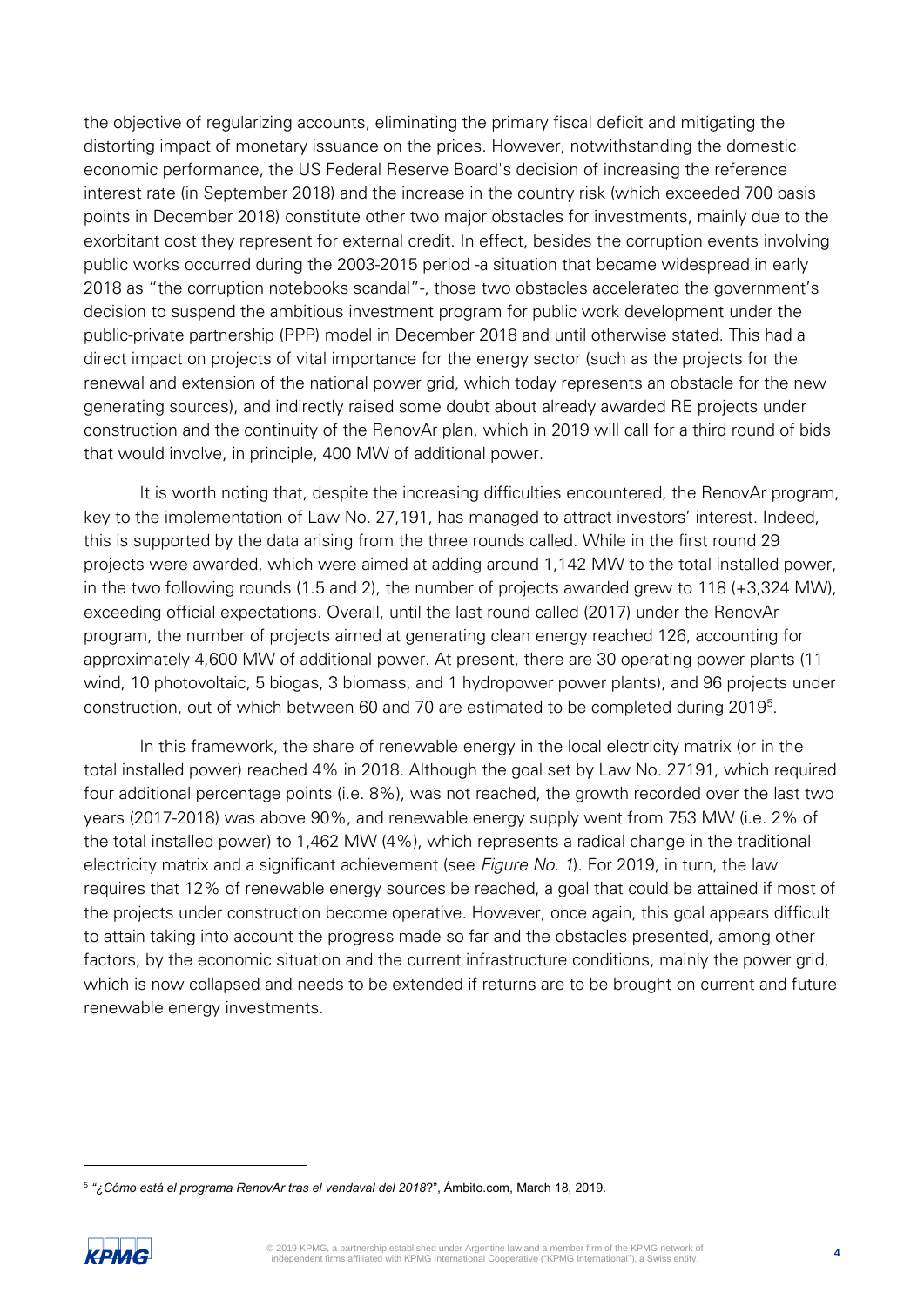

#### **Figure No. 1 Evolution of the Total Installed Power (TIP) and RE share 2008-2018**

#### Prepared by us based on CAMMESA's data, 2019

Until a few months ago, the set of initiatives related to the expansion of the power transmission network had been suspended as a result of the discontinuance of the PPP investment program. However, such program has been recently re-launched by the government with the objective of calling a bid for the most expensive project in the energy sector: the construction of the extra-high-voltage transmission line (500 kV) between the substations of Río Diamante (Mendoza) and Coronel Charlone (Buenos Aires)<sup> $6$ </sup>. Although the rush to improve the energy infrastructure is not in line with the conditions to boost such improvement, this event could be an important change in the trend if, as expected, awardees manage to overcome the obstacles to access financing posed by the high interest rates, the country risk and the unavoidable consequences of the corruption notebooks scandal, which are still not fully visible to date (this is the reason why many financial institutions still consider that the risk of financing public works is high, thus reducing the possibilities to obtain financing for this type of projects).

<sup>&</sup>lt;sup>6</sup> It is the first of a series of projects conceived by the government to extend the capacity of the power transmission network, which is aimed at building over 3,000 km of high-voltage transmission lines. This first initiative provides for a construction phase of 3 years, with a cost of up to USD 700 million (including both public and private investment).

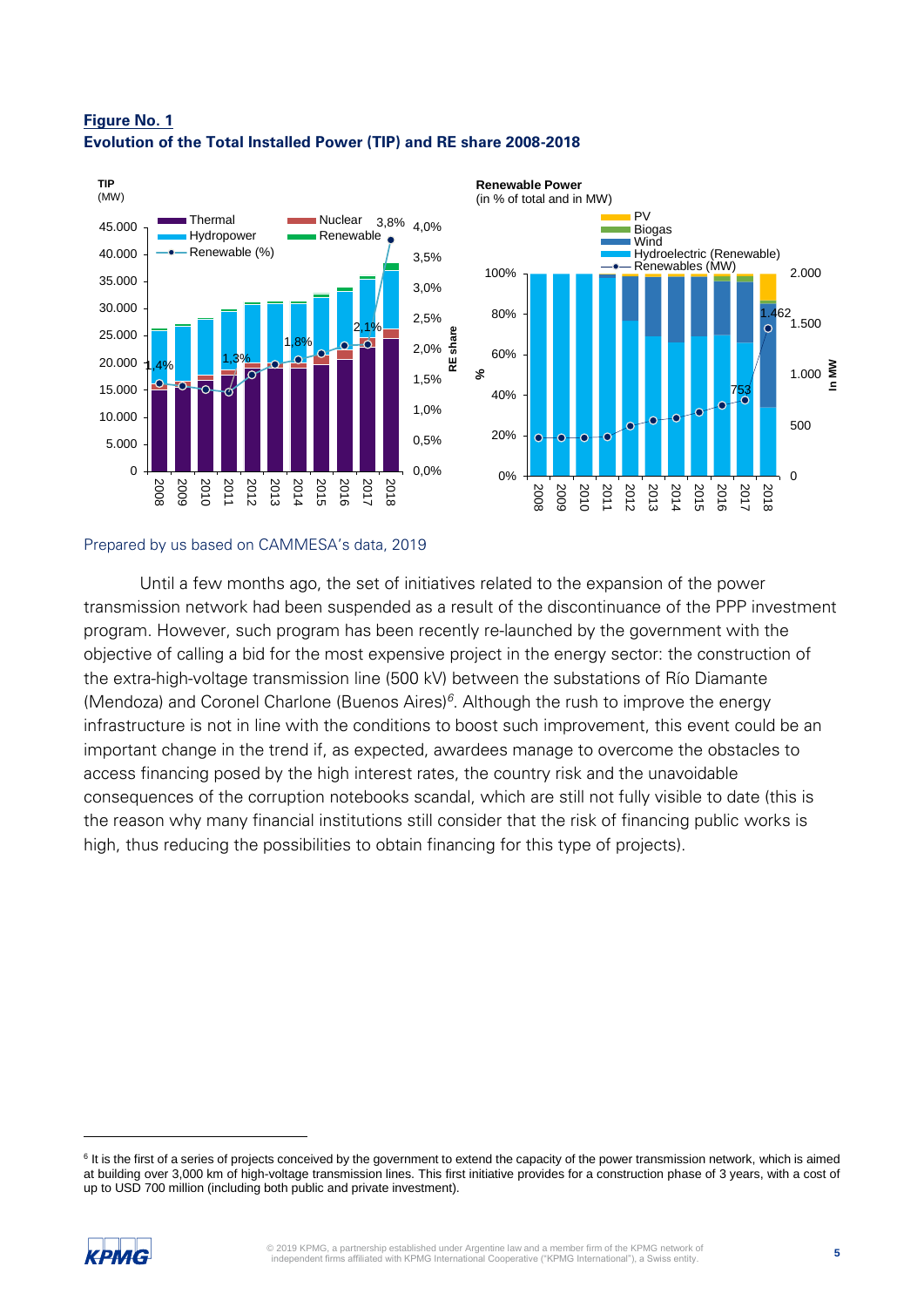#### **Figure No. 2 Evolution of annual and accumulated investment in clean energies in Argentina 2008-2018**

6.800



**Investments in clean energy** 

 $\Omega$ 

2008

2009

2010

2011

Prepared by us based on Bloomberg New Energy Finance, Climatoscope, 2019.

2013

2014

2015

2016

2017

2018

2012

Figure No. 2 shows the evolution of clean energy investment for the 2008-2018 period. As it may be seen, it is not until 2016, with the launch of the RenovAr program, that investments in this type of energy sources started to show a change of trend. In effect, between 2015 and 2016, the annual amount invested by the companies that had been awarded the different projects under the RenovAr program grew by 350%, and reached an accumulated amount of over US\$ 3.2 billion. A further growth was recorded in 2017 with rounds 1.5 and 2 of the RenovAr program, taking accumulated investment to over US\$ 5 billion. Although accumulated investment shows a new growth in 2018 as a result of ongoing projects (~US\$ 7 billion), this was not a good year, since due to the different factors that affected economy, as explained above, no new rounds were conducted under the RenovAr program, some of the projects awarded were sold to third parties (which led to a secondary market for the sale of initiatives), and the deadlines for the completion and subsequent commissioning of works were not met.

Despite the foregoing, the third round under the RenovAr program is expected to take place in 2019. As previously explained, such round of bids is aimed at awarding 400 MW of additional power in medium-voltage networks<sup>7</sup> for projects with a maximum power of 10 MW (350 MW for wind and solar projects, which will compete for quotas and prices in the different regions; 10 MW for small hydropower projects, and 40 MW for bioenergy projects). The effective submission and award of bids will depend on the evolution of the economy over the next months (mainly based on expectations which, in light of the electoral year, will be closely tied to the political uncertainty) and on access to financing, a key element to allow for a continued development. It is also worth noting that, despite the existing conditions, the government has recently confirmed the launch of the fourth round of bids under the program by the end of 2019. This new round will cover an additional

<sup>7</sup> I.e., 13.2 *K*v, 33 *K*v and 66 *K*v.

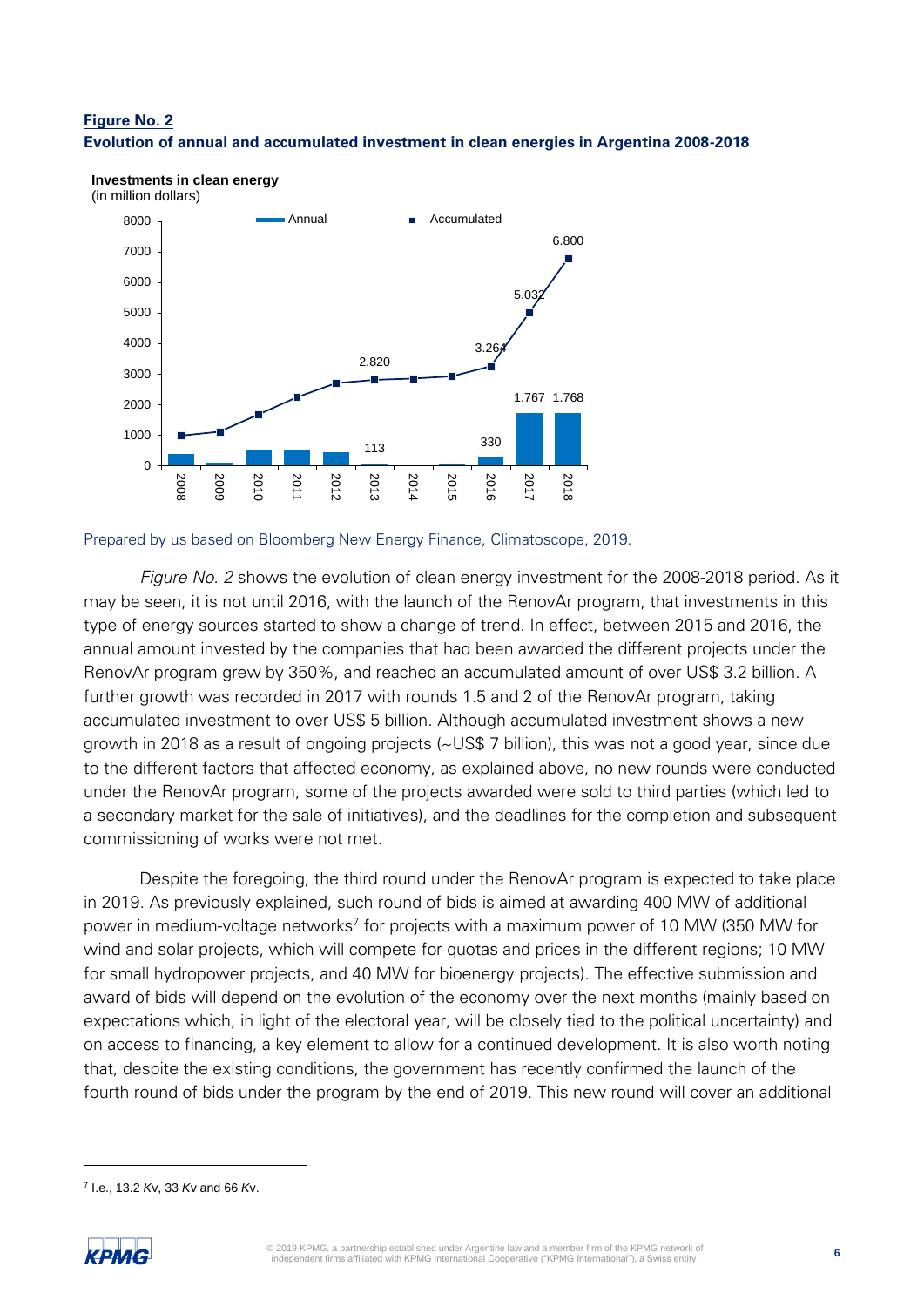MW amount of renewable energy generation, and it might include works to improve the infrastructure of power transmission networks<sup>8</sup>.

The relevance of this sector in terms of job creation and national industry share is also worth mentioning. It is well known that policies aimed at changing or diversifying the energy matrix towards RE, in addition to promoting the growth of certain economic activities (such as agribusiness, based on the boost provided by the production of biofuels) can encourage, if the market is large enough and offers the right incentives, the creation of a green industry; that is to say, an industry focused on the manufacturing of renewable-energy oriented equipment (for example, the manufacturing of equipment for wind and solar sources). At the same time, such policies also drive significant social and economic benefits, mainly associated with the reduction of imported components and the creation of new jobs or, going a step further, create the possibility of reducing carbon emissions, decentralizing energy generation and making energy prices more competitive, for example, through the promotion of self-generation based on RE. According to the information published by the Argentine Chamber of Renewable Energy (CADER), there is an increasing number of national components in renewable energy projects: from14% in the first round of the RenovAr program (2016) to 30% in the second round (2017)<sup>9</sup>. In short, this means that in Argentina, there is an abundant supply of national input and materials that explains the local promotion of renewable energy, mainly as far as it relates to wind and solar technologies. This is sufficient reason to expect that, in the future, the contribution of the national industry to the development of renewable energy sources continues to increase. Employment shows a similar pattern. According to the Energy Department (Renewable Energy Promotion), the renewable energy sector aims to create approximately 9,500 industrial positions, and other 3,000 positions in the maintenance and operation areas, even when competition may become really complex, mainly considering the supply of countries such as China, where, for example, the solar panel production sector enjoys important economies of scale and low costs compared to Argentina. This represents a future challenge.

Regardless of the impact that the current situation may have on the development of clean energy sources, or of the political issues, which during 2019 will have a specific weight considering the presidential elections to be held in October; the desire to continue making progress in renewable energy generation is driven not only by the legal framework provided by Law No. 27191, but also by the latent need to recover energy self-supply by prioritizing a diversified energy matrix in which fossil fuels, a resource certainly abundant in the Argentine soil (even more so with the current importance of unconventional resources and the international relevance of Vaca Muerta) have a declining share. With that objective in mind, the government has implemented a series of measures aimed at maintaining interest and investments in renewable energy development. In addition to the aforementioned law on the promotion of renewable energy for electric power generation (Law No. 27191), which offers important tax benefits, Law No. 27424 (Regime for the Promotion of the Distributed Generation of Renewable Energy), whose regulatory decree will be issued in 2019, and the Provincial Renewables Investment Attraction Index (IPAR after its Spanish acronym)<sup>10</sup>, recently published by the Argentine Ministry of Treasure and Finance (MECON) and the

<sup>&</sup>lt;sup>10</sup> According to its creators (MECON-UBA), the Provincial Renewables Investment Attraction Index is an instrument that measures both the degree of development of renewable energy sources in each provincial jurisdiction and the potential to attract future investments. This index



<sup>8</sup> "*El gobierno lanzará la Ronda IV del programa RenovAr antes de fin de año*", Telam, April 3, 2019.

<sup>9</sup> *"¿Cómo está el programa RenovAr tras el vendaval del 2018*?", Ámbito.com, March 18, 2019.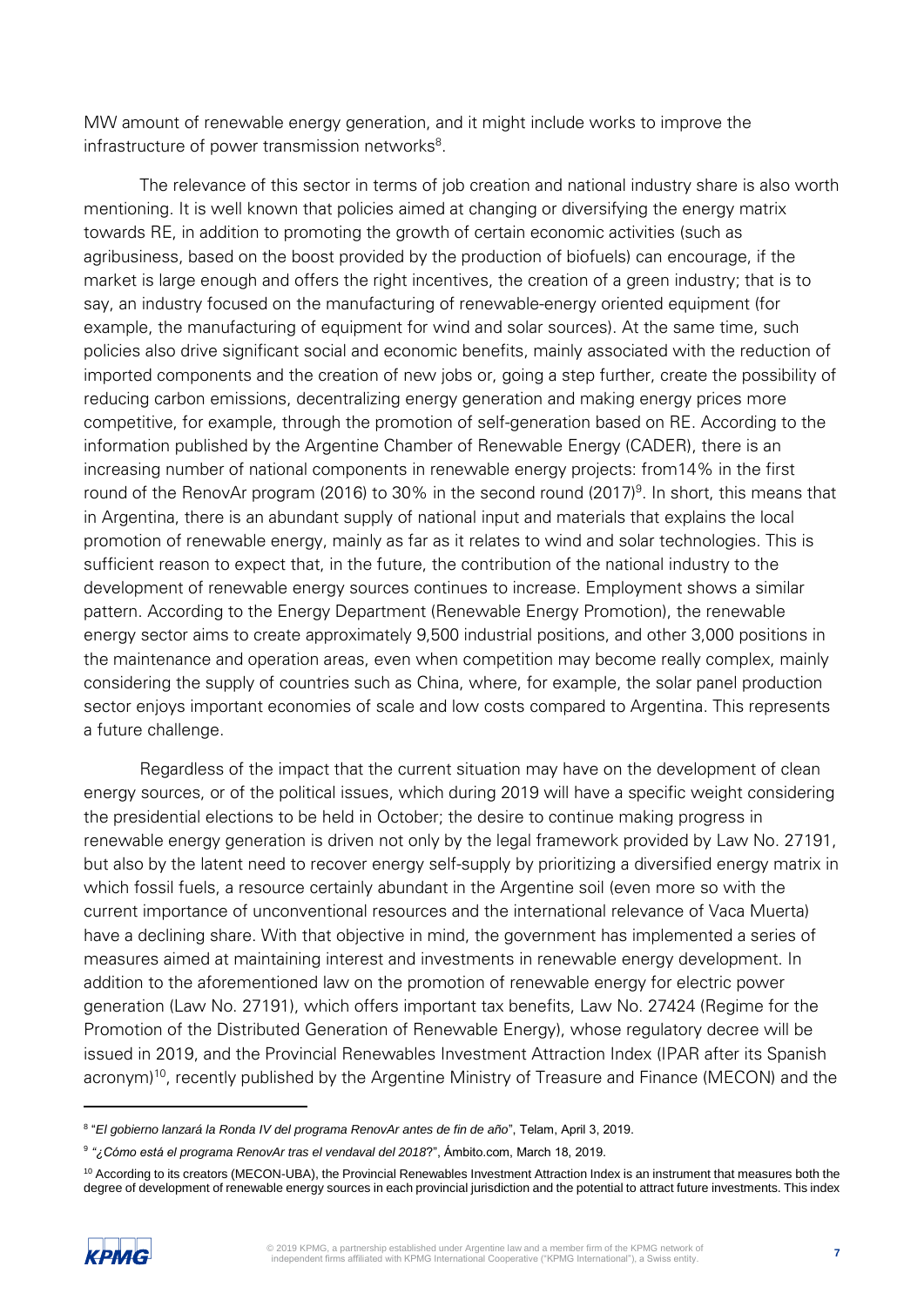School of Economic Sciences of Universidad de Buenos Aires (FCE-UBA), are worth mentioning. Whereas Law No. 27424 is aimed at decentralizing electric power generation (from a large group of small sources) thus allowing for self-consumption and injection of the surplus into the network $^{11}$ ; the IPAR index is aimed at federalizing investment in renewable energy, enabling agents or capital owners to evaluate which regions (provinces) are most suitable for this type of investment, while giving rise to competition among provinces to improve their position (ranking) and become more attractive. Indeed, according to the results published in the first edition of the IPAR<sup>12</sup>, the provinces of Buenos Aires, San Juan, Córdoba, Chubut, Catamarca, and Mendoza are currently the most suitable or attractive for the development of these energy sources.

Considering that sooner or later the macroeconomic variables will show a more favorable and long lasting trend, such measures as the foregoing provide a solid basis for the generation of positive expectations, mainly in terms of competitiveness, since they urge both the central and the provincial governments to take the necessary actions in order to promote renewable energy growth and the construction of a cleaner energy matrix. This is particularly important if we consider that, based on projections made by the International Monetary Fund (IMF) about Gross Domestic Product (GDP), the total installed power could reach 50,000 MW by 2025, when renewable energy should represent 20% of such capacity (i.e., around 10,000 MW).

#### **II. Final considerations**

Along with the benefits that these energies represent in social and welfare terms, among which the most important are the possibility of offering energy in areas not connected to the electricity distribution system or where the network is not reliable and requires backup systems<sup>13</sup>, RE is the best means to achieve a significant reduction in carbon emissions linked to economic growth. Likewise, the variety of sources from which clean energy can be generated allows for a greater decentralization of the system, thus enabling competition between energy generating sources and more competitive prices. In effect, this objective has been expressed explicitly in recent Law No. 27424 on Distributed Generation (DG). This Law has already been approved by Congress and only its regulatory decree is pending. As previously mentioned, the DG, in addition to promoting the necessary conditions for the decentralization of power generation, will enable small- (private users) and large- scale (industrial players) producers to consume self-generated energy and distribute the surplus to the network, thus promoting a shift of paradigm that will bring both economic and social benefits to the system (with more competitive prices and lower carbon emissions, for example).

However, 2018 was not the most favorable year. The economic situation was accompanied by external (increase in reference interest rates and devaluation of currencies in emerging

<sup>13</sup> "Skills and Occupational Needs in Renewable Energy". International Labor Organization (ILO), 2011.



<sup>1</sup> covers the analysis of regulatory, fiscal and institutional aspects in each jurisdiction as well as the evaluation of technology implementation, resource leveraging and infrastructure development.

<sup>&</sup>lt;sup>11</sup> For more information, see "Impacto potencial de la nueva ley de Generación Distribuida en Argentina, a partir de Fuentes Renovables", KPMG in Argentina, June 2018.

<sup>12</sup> "*Indice Provincial de Atractivo Renovable* (IPAR). Edición 1", Energy Department, Renewable Energy and Energy Efficiency Office, March 2019.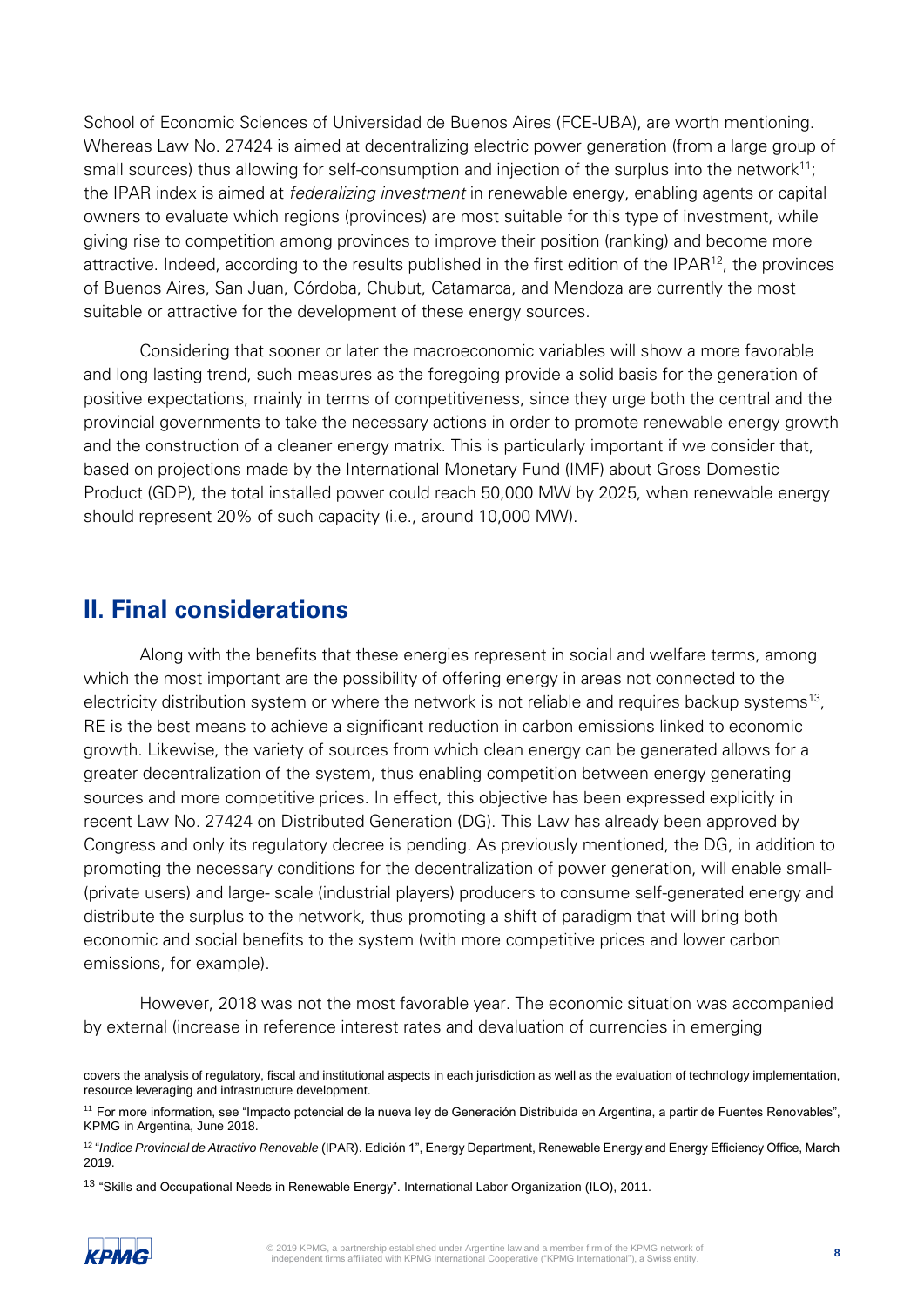countries) and internal (country risk, judicial cause of the corruption notebooks in public works) factors that discouraged investment and resulted in the suspension of the most ambitious infrastructure investment program of the recent years (PPP) which, in a context of cuts in the public budget allocated to capital expenditure, sought to reduce the current deficit and continue with the development of public works. Although this event did not directly affect the renewable energy investment program (RenovAr), which has already held two rounds of bids and obtained around US\$ 7,000 million in investments (or 4,600 MW of total power to be added), it did have considerable impact on the initiatives aimed at extending the power transmission system, which is fundamental to achieve the efficient supply of the electricity generated. In fact, although the existing conditions are not ideal, the relevance of these projects led the government to re-launch the call for bids for the construction of the extra-high-voltage transmission line between the substations of Río Diamante (Mendoza) and Coronel Charlone (Buenos Aires), being the most expensive project in the energy sector that would allow, at least in part, to improve the local power infrastructure in the short term.

Notwithstanding these obstacles, under the RenovAr program RE reached a contribution of 4% of the total installed power in 2018 ( $\sim$  1,460 MW), a figure that despite being below the objective set by the Law No. 27191 for that year, is encouraging and represents a change in trend that should be sustainable in the future. Accordingly, representatives of the Department of Energy (Renewable Energy Promotion) ensure that given the current circumstances, alternatives to the public-private participation program (PPP) are being sought with the aim of attracting new players and completing the works to improve and extend the electric power distribution system. This would allow for the continuity of the RenovAr<sup>14</sup> program in the medium term (with a fourth round, which the government confirmed by the end of 2019 and could be part of this new strategy or mechanism for the development and improvement of transmission networks) and place the levels of investment and renewable power installed in a path of convergence with the values stipulated in the legal framework.

<sup>14</sup> *"¿Cómo está el programa RenovAr tras el vendaval del 2018*?", Ámbito.com, March 18, 2019.

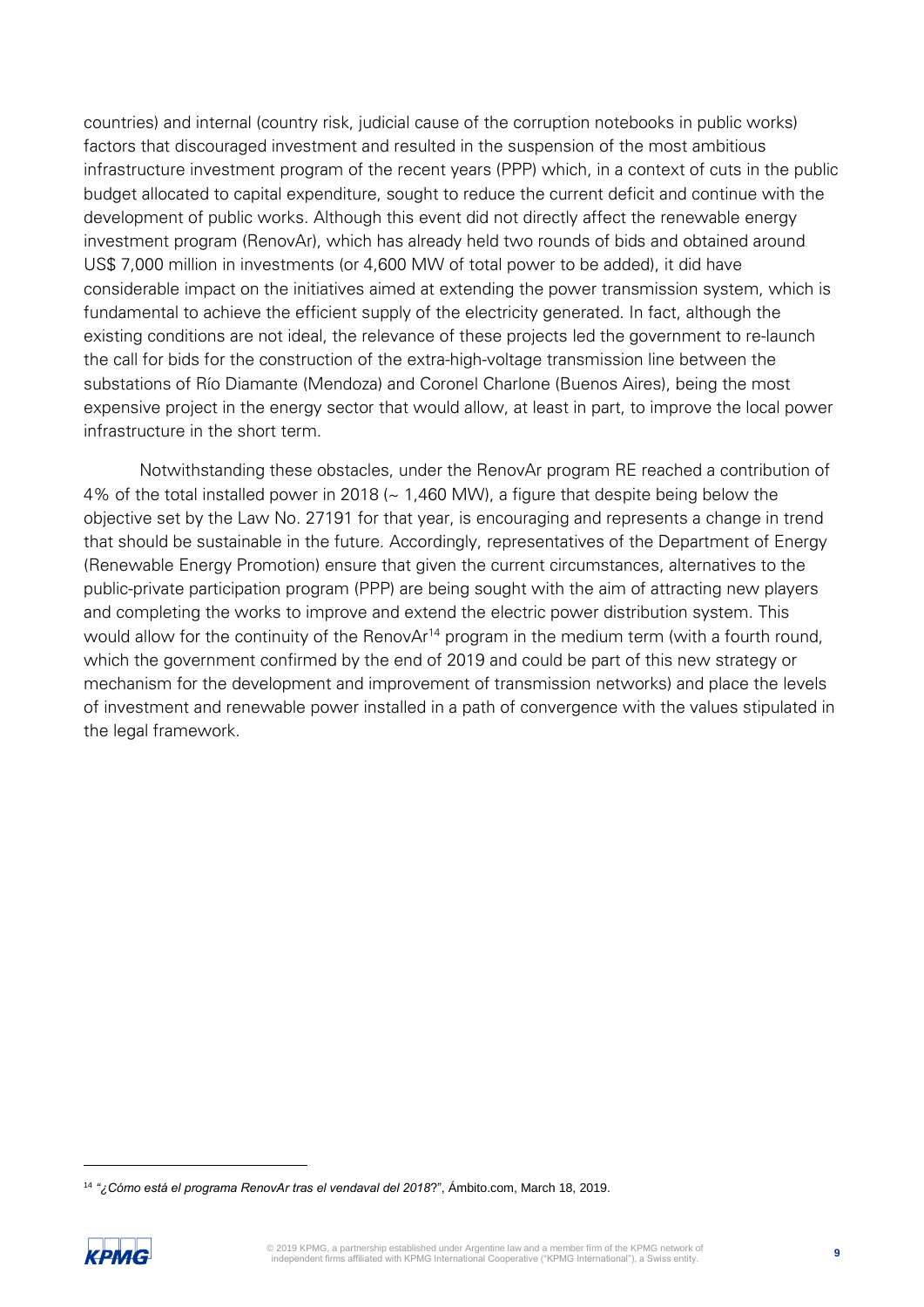#### **References**

- BNEF "Clean Energy Investment Trends, 2018". Bloomberg New Energy Finance (BNEF), January 2019.
- CADER "Anuario 2018". Argentine Chamber of Renewable Energy (CADER), 2018.
- CAMMESA "Informe mensual. Principales variables del mes", Compañía Administradora del Mercado Mayorista Eléctrico (CAMMESA), February 2019.
- CLIMATOSCOPE "Emerging Markets Outlook 2018. Energy transition in the world´s most growing economies", Bloomberg New Energy Finance (BNEF), November 2018.
- KPMG "Evolución de las Energías Renovables en Argentina", KPMG in Argentina, March 2018
- KPMG "Desarrollo de las Energías Renovables: Contexto Latinoamericano y el caso Argentino", KPMG in Argentina, November 2016.
- KPMG "Impacto potencial de la nueva ley de Generación Distribuida en Argentina, a partir de Fuentes Renovables", KPMG Argentina, June 2018.
- MINISTRY OF TREASURY "Indice Provincial de Atractivo Renovable (IPAR)", Energy Department, Renewable Energy and Energy Efficiency Office, March 2019.
- MINISTRY OF TREASURY "Programa RenovAr MiniRen/Ronda 3", Energy Department, Renewable Energy and Energy Efficiency Office, November 2018.
- ILO "Skills and Occupational Needs in Renewable Energy". International Labor Organization (ILO), 2011
- RE-21 "Renewables 2018. Global Status Report", Renewables Energy Policy Network for the 21 century (REN21), 2018.

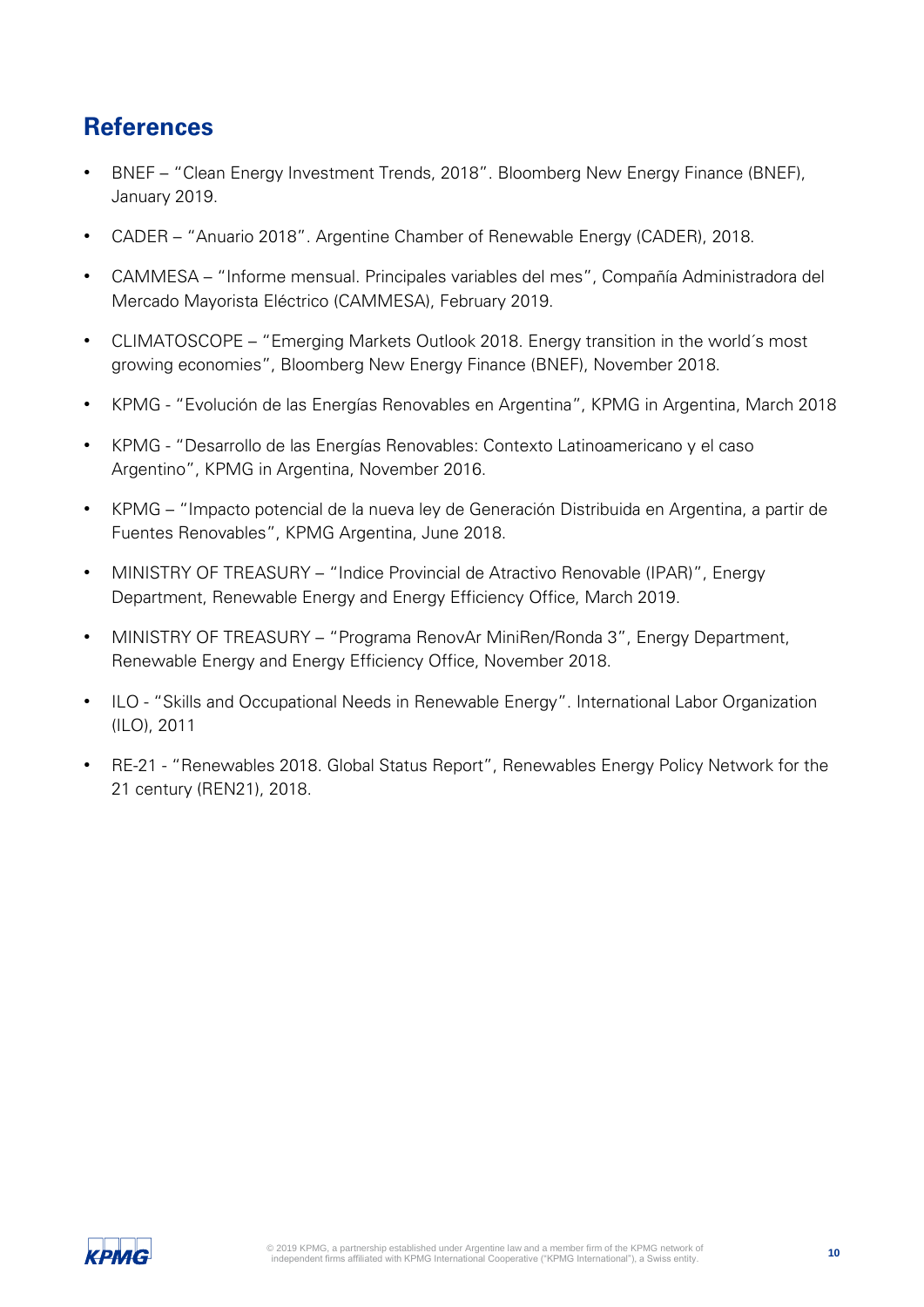## Authors

### Matías Cano

**Economist Clients and Markets KPMG in Argentina** +54 11 4316 5817 [mcano@kpmg.com.ar](mailto:mcano@kpmg.com.ar)